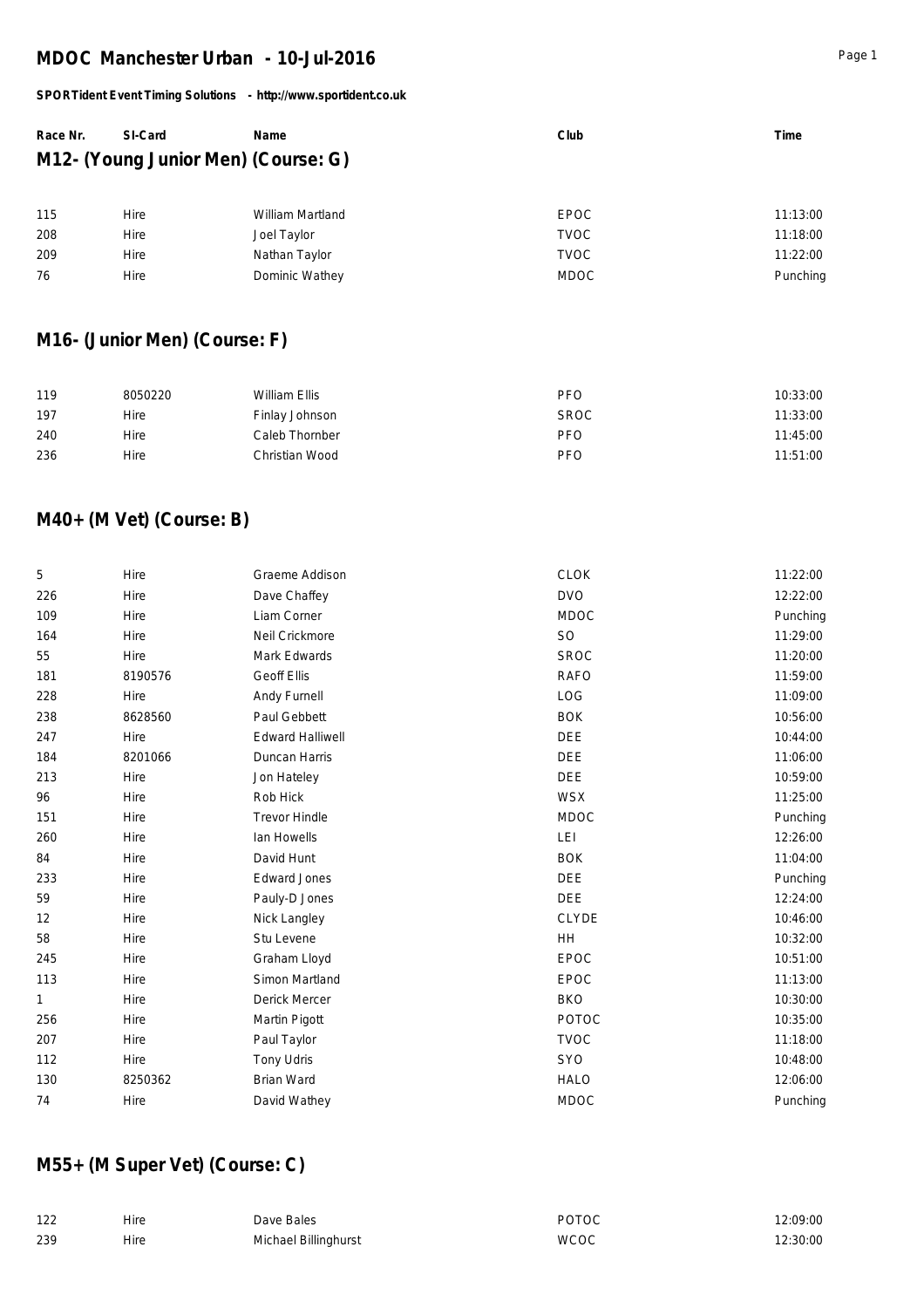### *SPORTident Event Timing Solutions - http://www.sportident.co.uk*

| Race Nr. | SI-Card | Name                   | Club         | Time     |
|----------|---------|------------------------|--------------|----------|
| 137      | Hire    | John Brammer           | DEE          | 10:43:00 |
| 54       | Hire    | James Crawford         | GO           | 10:36:00 |
| 187      | Hire    | Ian Ditchfield         | <b>MV</b>    | 11:23:00 |
| 127      | Hire    | <b>Bob Dredge</b>      | <b>WCH</b>   | 11:59:00 |
| 41       | Hire    | John Duffield          | <b>HH</b>    | 10:52:00 |
| 66       | Hire    | Philip Eeles           | <b>SOC</b>   | 12:23:00 |
| 116      | Hire    | Andy Ellis             | PFO          | 10:40:00 |
| 26       | Hire    | John Embrey            | DEE          | 11:28:00 |
| 170      | Hire    | Simon Filmore          | LOC          | 11:55:00 |
| 146      | Hire    | Derek Fryer            | LOC          | 12:21:00 |
| 47       | Hire    | Jonathan Gilbert       | <b>NOR</b>   | 11:02:00 |
| 90       | 8632903 | <b>Bill Hanley</b>     | <b>SYO</b>   | 10:45:00 |
| 199      | Hire    | Peter Hornsby          | LEI          | 11:07:00 |
| 10       | Hire    | Nigel Hoult            | <b>BKO</b>   | 11:37:00 |
| 232      | Hire    | Jonathan Howell        | <b>WCH</b>   | 12:18:00 |
| 154      | Hire    | Graham Johnson         | <b>DVO</b>   | 11:12:00 |
| 194      | Hire    | Mike Johnson           | <b>SROC</b>  | 11:35:00 |
| 28       | 8000012 | Alun Jones             | <b>TVOC</b>  | 10:38:00 |
| 73       | Hire    | Chris Kemp             | <b>DEE</b>   | 10:47:00 |
| 38       | 8581223 | Stephen Kimberley      | <b>DVO</b>   | 11:19:00 |
| 101      | Hire    | Kevan Latham           | <b>SELOC</b> | 11:26:00 |
| 133      | Hire    | Ian Maxwell            | <b>RR</b>    | 11:16:00 |
| 22       | 8170652 | Don McKerrow           | <b>SLOW</b>  | 10:32:00 |
| 258      | Hire    | John Middler           | <b>OD</b>    | 12:13:00 |
| 227      | Hire    | <b>Steve Nicholls</b>  | <b>MDOC</b>  | 11:05:00 |
| 179      | Hire    | Mike Pedley            | EPOC         | 11:09:00 |
| 65       | 8060753 | Stephen Richards       | <b>SELOC</b> | 10:58:00 |
| 138      | Hire    | <b>Edmund Rooney</b>   | <b>RR</b>    | Punching |
| 49       | Hire    | David Rosen            | <b>SROC</b>  | 10:34:00 |
| 191      | Hire    | <b>lain Smith</b>      |              | 11:52:00 |
| 33       | 8140452 | Les Smithard           | <b>KFO</b>   | 11:41:00 |
| 23       | Hire    | Patrick Smyth          | <b>NATO</b>  | 11:39:00 |
| 201      | Hire    | Eddie Speak            | <b>MDOC</b>  | Punching |
| 52       | Hire    | Keith Tonkin           | GO           | 11:14:00 |
| 98       | Hire    | Paul Turner            | <b>SELOC</b> | 10:54:00 |
| 11       | Hire    | Edwin Paul Van-Calster | MDOC         | 10:49:00 |
| 159      | Hire    | Jon Wheatcroft         | <b>TVOC</b>  | 11:32:00 |
| 21       | Hire    | John Williams          | <b>MDOC</b>  | Punching |
| 242      | Hire    | Paul Wright            | PFO          | 10:56:00 |

# **M65+ (M Ultra Vet) (Course: D)**

| 254 | 8010451 | Jeff Baker            | <b>LOG</b>  | 11:18:00 |
|-----|---------|-----------------------|-------------|----------|
| 30  | Hire    | Christopher Branford  | <b>WIM</b>  | 11:31:00 |
| 250 | Hire    | Steve Brockbank       | <b>DFOK</b> | 11:49:00 |
| 20  | Hire    | Eric Brown            | <b>HOC</b>  | 10:30:00 |
| 220 | Hire    | <b>Bruce Bryant</b>   | OD          | 10:42:00 |
| 120 | Hire    | <b>Barry Chambers</b> | <b>DEE</b>  | 10:59:00 |
| 56  | Hire    | Grahame Crawshaw      | <b>MDOC</b> | Punching |
| 61  | 8130645 | Doug Dickinson        | <b>DVO</b>  | 12:00:00 |
| 25  | Hire    | Colin Drury           | <b>SYO</b>  | 11:35:00 |
| 44  | 8200646 | <b>Philip Gager</b>   | <b>SROC</b> | 12:02:00 |
| 211 | 8263499 | Derek Gale            | <b>DVO</b>  | 12:08:00 |
|     |         |                       |             |          |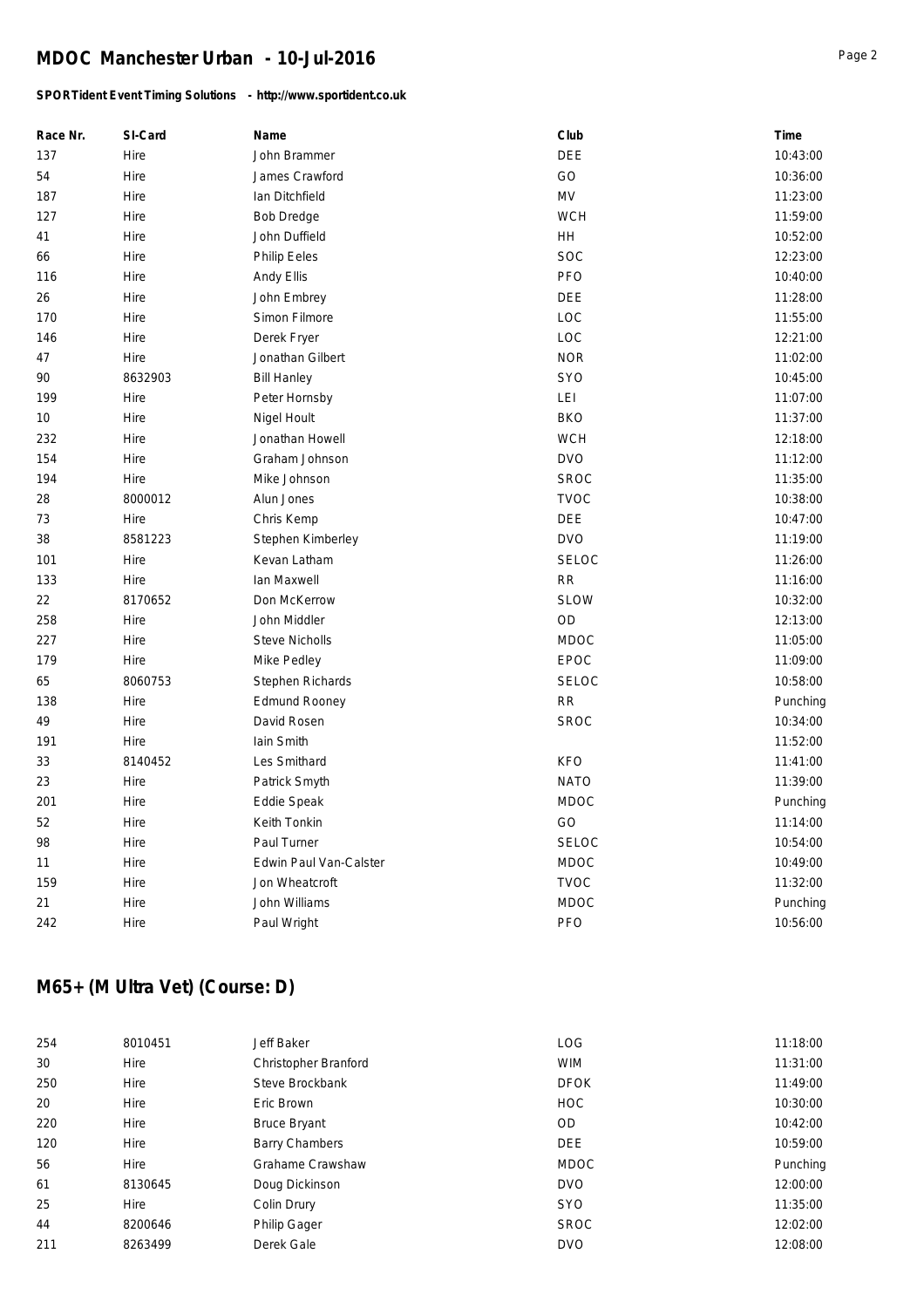### *SPORTident Event Timing Solutions - http://www.sportident.co.uk*

| Race Nr.       | SI-Card | Name                   | Club         | Time     |
|----------------|---------|------------------------|--------------|----------|
| 149            | Hire    | <b>Richard Gibbs</b>   | <b>MDOC</b>  | 11:58:00 |
| 45             | Hire    | Ian Gilliver           | <b>MDOC</b>  | Punching |
| 63             | 8030249 | Mike Godfree           | <b>DVO</b>   | 12:04:00 |
| $\mathfrak{Z}$ | Hire    | Guy Goodair            | EPOC         | 10:37:00 |
| 87             | Hire    | Norman Hall            | DEE          | 11:15:00 |
| 62             | Hire    | Mike Hampton           | OD           | 11:51:00 |
| 102            | 8632867 | Douglas Henderson      | RR           | 11:37:00 |
| 168            | Hire    | Kenneth Hutson         | <b>HALO</b>  | 11:04:00 |
| 177            | Hire    | Paul Johnson           | <b>BL</b>    | 11:29:00 |
| 229            | Hire    | Julian Lailey          | <b>SROC</b>  | 11:39:00 |
| 89             | 8281012 | <b>Fred Miller</b>     | <b>NATO</b>  | 11:21:00 |
| 39             | Hire    | <b>Richard Moss</b>    | <b>BL</b>    | 11:45:00 |
| 219            | Hire    | David Nixon            | SOC          | 11:13:00 |
| 225            | 8632878 | John Padget            | DEE          | 11:33:00 |
| 16             | Hire    | Andrew Payne           | <b>DEE</b>   | 10:44:00 |
| 163            | Hire    | Jim Prowting           | <b>TVOC</b>  | 12:10:00 |
| 82             | Hire    | John Pullin            | LOC          | 11:41:00 |
| 88             | Hire    | Mike Ridealgh          | EBOR         | 12:12:00 |
| 86             | Hire    | <b>Trevor Roberts</b>  | <b>MDOC</b>  | 11:11:00 |
| 231            | Hire    | David Rose             | <b>SELOC</b> | 12:17:00 |
| 80             | Hire    | Fred Ross              | EPOC         | 11:43:00 |
| 69             | Hire    | Chris Rostron          | <b>MDOC</b>  | Punching |
| 106            | Hire    | Robert Scott           | <b>HOC</b>   | 11:56:00 |
| 251            | Hire    | Mick Smith             | HH           | 12:06:00 |
| 107            | Hire    | Mike Smithard          | <b>DEE</b>   | 11:27:00 |
| 111            | 8061147 | Phil Smithard          | <b>KFO</b>   | 12:19:00 |
| 36             | Hire    | <b>Stuart Swalwell</b> | <b>DVO</b>   | 10:54:00 |
| 99             | Hire    | Gerry Symes            | <b>AIRE</b>  | 10:51:00 |
| 46             | Hire    | David Walker           | <b>MDOC</b>  | Punching |
| 93             | 8401766 | Keith Willdig          | OD           | 11:09:00 |
| 85             | Hire    | Martin Wilson          | <b>BKO</b>   | 11:54:00 |
| 7              | 8975310 | <b>Brian Yates</b>     | <b>ESOC</b>  | 10:35:00 |

# **MOpen (Course: A)**

| 32  | Hire    | Simon Branford   | <b>WIM</b>   | 11:31:00 |
|-----|---------|------------------|--------------|----------|
| 43  | Hire    | Wayne Byrne      | <b>RAFO</b>  | 10:49:00 |
| 189 | 8628628 | Mark Chapman     | <b>SYO</b>   | 11:29:00 |
| 252 | Hire    | Jack Cooper      | AIRE         | 10:31:00 |
| 169 | Hire    | Sam Drinkwater   | <b>MDOC</b>  | 11:03:00 |
| 235 | Hire    | Matt Driver      | <b>SELOC</b> | 10:59:00 |
| 190 | 8150157 | River Edis-Smith | <b>MDOC</b>  | Punching |
| 68  | 8421525 | Matthew Fellbaum | <b>MDOC</b>  | Punching |
| 206 | Hire    | Daniel Figg      | HH           | 11:15:00 |
| 216 | Hire    | Leon Foster      | AIRE         | 12:27:00 |
| 200 | Hire    | James Hornsby    |              | 11:07:00 |
| 196 | 8200298 | Laurence Johnson | <b>SROC</b>  | 11:33:00 |
| 15  | Hire    | Yordan Kolev     | <b>TVOC</b>  | 12:03:00 |
| 104 | Hire    | Luigi Lerose     | <b>SROC</b>  | 12:29:00 |
| 230 | Hire    | Rob Moody        | <b>POTOC</b> | 11:13:00 |
| 18  | Hire    | David Pal        | <b>DEE</b>   | 10:41:00 |
| 180 | Hire    | Alasdair Pedley  | <b>EPOC</b>  | 11:09:00 |
| 78  | 8060987 | Nick Pullen      | <b>NOR</b>   | 11:41:00 |
|     |         |                  |              |          |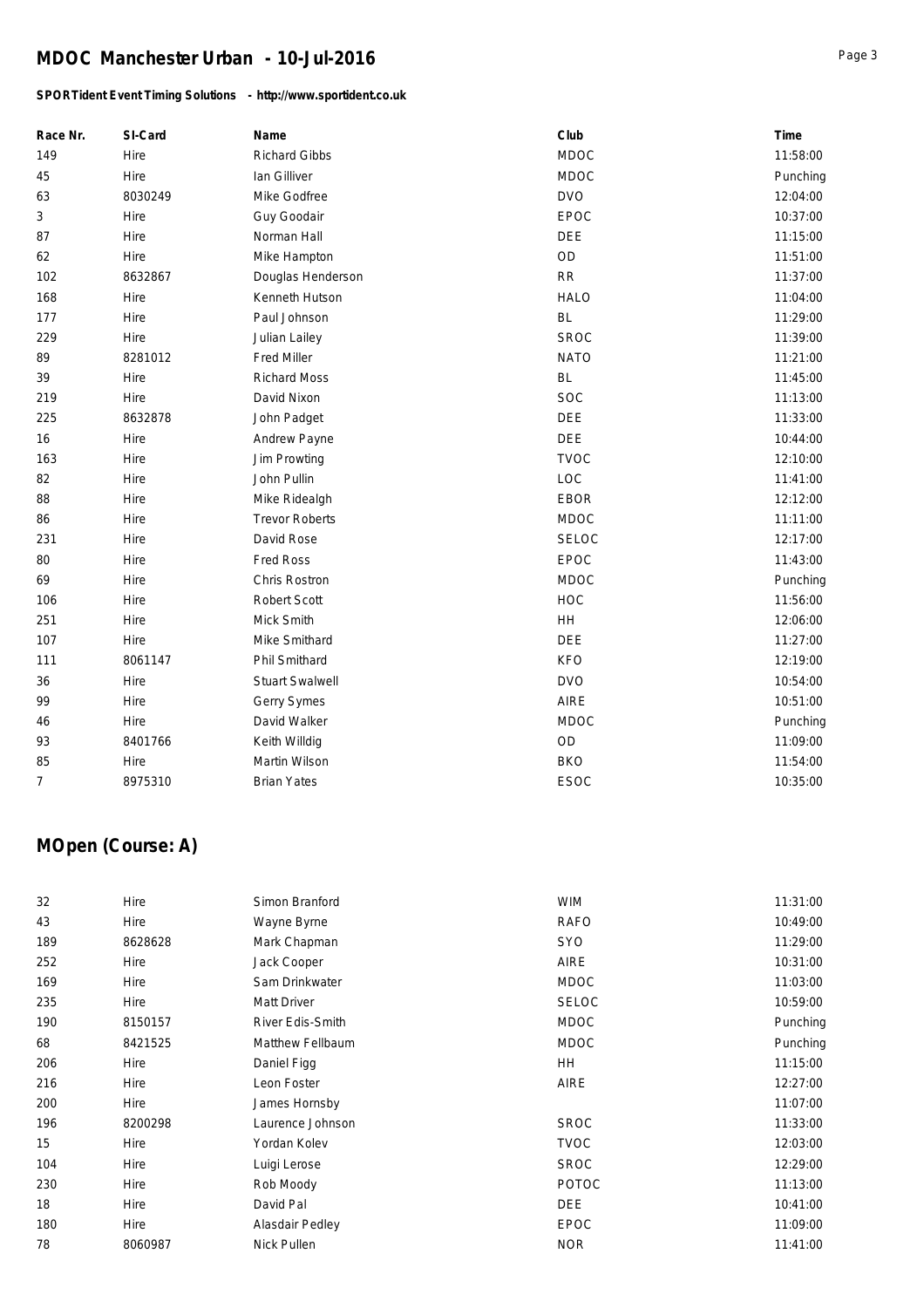#### *SPORTident Event Timing Solutions - http://www.sportident.co.uk*

| Race Nr. | SI-Card | Name                | Club        | Time     |
|----------|---------|---------------------|-------------|----------|
| 77       | Hire    | Glen Richardson     | <b>NOR</b>  | 11:36:00 |
| 72       | Hire    | <b>Andrew Stemp</b> | <b>WAOC</b> | 12:12:00 |
| 71       | Hire    | lain Stemp          | <b>WAOC</b> | 12:08:00 |
| 224      | Hire    | Andrew Stimson      | <b>MDOC</b> | 11:23:00 |
| 97       | Hire    | Mark Thomson        |             | 11:45:00 |
| 158      | Hire    | James Walsh         | <b>MDOC</b> | 12:10:00 |
| 192      | Hire    | Andrew Ward         | <b>DEE</b>  | 11:01:00 |

## **W12- (Young Junior Women) (Course: G)**

| 135 | 8180406 | Ella May Rush | <b>BOK</b> | Punching |
|-----|---------|---------------|------------|----------|
|     |         |               |            |          |

## **W16- (Junior Women) (Course: F)**

| 123 | Hire    | Ellie Bales      | <b>POTOC</b> | 12:07:00 |
|-----|---------|------------------|--------------|----------|
| 118 | 8030216 | Eleanor Ellis    | <b>PFO</b>   | 10:37:00 |
| 185 | Hire    | Anna Harris      | <b>DEE</b>   | 11:06:00 |
| 214 | Hire    | Hannah Hateley   | <b>DEE</b>   | 10:59:00 |
| 259 | Hire    | Ashleigh Howells | LEI          | 12:26:00 |
| 234 | Hire    | Isobel Jones     | <b>DEE</b>   | 12:16:00 |
| 150 | Hire    | Saskia Jones     | <b>DEE</b>   | 12:24:00 |
|     |         |                  |              |          |

## **W40+ (W Vet) (Course: C)**

| <b>POTOC</b><br><b>Elizabeth Bales</b><br>121<br>Hire<br><b>DVO</b><br>140<br>Sally Chaffey<br>Hire<br>2<br><b>BKO</b><br>Hire<br>Fiona Clough<br><b>SO</b><br>166<br>Hire<br>Susan Crickmore<br>95<br>Hire<br>Carolyn Dent<br><b>SARUM</b><br>PFO<br>117<br><b>Helen Ellis</b><br>Hire<br>8051004<br><b>Heather Fellbaum</b><br><b>MDOC</b><br>67<br>75<br><b>MDOC</b><br>Hire<br>Cecilia Fenerty<br>205<br>HH<br>Hire<br>Dawn Figg<br>148<br><b>MDOC</b><br>Hire<br>Rebecca Glen<br><b>Christine Goulding</b><br><b>BL</b><br>173<br>Hire<br>Elizabeth Hamer-Davies<br><b>MDOC</b><br>244<br>Hire<br>167<br>LOG<br>Hire<br>Clare Hanna<br><b>WAOC</b><br>156<br>8004040<br>Guro Harstad<br>215<br><b>DEE</b><br>Hire<br>Maggie Hateley<br>152<br>Hazel Hindle<br><b>MDOC</b><br>Hire<br><b>WRE</b><br>147<br>Hire<br>Delia Kingsbury<br>Rebecca Lloyd<br><b>EPOC</b><br>246<br>Hire<br><b>Helen Martland</b><br><b>EPOC</b><br>114<br>Hire<br>Eileen Maxwell<br>134<br>Hire<br><b>RR</b><br><b>SROC</b><br>195<br>Hire<br>Deb Murrell<br>OD<br>221<br>Hire<br>Liz Phillips<br>Karen Quickfall<br><b>SROC</b><br>35<br>Hire | 42 | Hire | Jane Anthony | <b>SROC</b> | 12:07:00 |
|------------------------------------------------------------------------------------------------------------------------------------------------------------------------------------------------------------------------------------------------------------------------------------------------------------------------------------------------------------------------------------------------------------------------------------------------------------------------------------------------------------------------------------------------------------------------------------------------------------------------------------------------------------------------------------------------------------------------------------------------------------------------------------------------------------------------------------------------------------------------------------------------------------------------------------------------------------------------------------------------------------------------------------------------------------------------------------------------------------------------------|----|------|--------------|-------------|----------|
|                                                                                                                                                                                                                                                                                                                                                                                                                                                                                                                                                                                                                                                                                                                                                                                                                                                                                                                                                                                                                                                                                                                              |    |      |              |             | 12:05:00 |
|                                                                                                                                                                                                                                                                                                                                                                                                                                                                                                                                                                                                                                                                                                                                                                                                                                                                                                                                                                                                                                                                                                                              |    |      |              |             | 12:24:00 |
|                                                                                                                                                                                                                                                                                                                                                                                                                                                                                                                                                                                                                                                                                                                                                                                                                                                                                                                                                                                                                                                                                                                              |    |      |              |             | 10:30:00 |
|                                                                                                                                                                                                                                                                                                                                                                                                                                                                                                                                                                                                                                                                                                                                                                                                                                                                                                                                                                                                                                                                                                                              |    |      |              |             | 11:29:00 |
|                                                                                                                                                                                                                                                                                                                                                                                                                                                                                                                                                                                                                                                                                                                                                                                                                                                                                                                                                                                                                                                                                                                              |    |      |              |             | 11:25:00 |
|                                                                                                                                                                                                                                                                                                                                                                                                                                                                                                                                                                                                                                                                                                                                                                                                                                                                                                                                                                                                                                                                                                                              |    |      |              |             | 10:35:00 |
|                                                                                                                                                                                                                                                                                                                                                                                                                                                                                                                                                                                                                                                                                                                                                                                                                                                                                                                                                                                                                                                                                                                              |    |      |              |             | Punching |
|                                                                                                                                                                                                                                                                                                                                                                                                                                                                                                                                                                                                                                                                                                                                                                                                                                                                                                                                                                                                                                                                                                                              |    |      |              |             | Punching |
|                                                                                                                                                                                                                                                                                                                                                                                                                                                                                                                                                                                                                                                                                                                                                                                                                                                                                                                                                                                                                                                                                                                              |    |      |              |             | 11:15:00 |
|                                                                                                                                                                                                                                                                                                                                                                                                                                                                                                                                                                                                                                                                                                                                                                                                                                                                                                                                                                                                                                                                                                                              |    |      |              |             | Punching |
|                                                                                                                                                                                                                                                                                                                                                                                                                                                                                                                                                                                                                                                                                                                                                                                                                                                                                                                                                                                                                                                                                                                              |    |      |              |             | 12:29:00 |
|                                                                                                                                                                                                                                                                                                                                                                                                                                                                                                                                                                                                                                                                                                                                                                                                                                                                                                                                                                                                                                                                                                                              |    |      |              |             | Punching |
|                                                                                                                                                                                                                                                                                                                                                                                                                                                                                                                                                                                                                                                                                                                                                                                                                                                                                                                                                                                                                                                                                                                              |    |      |              |             | 12:12:00 |
|                                                                                                                                                                                                                                                                                                                                                                                                                                                                                                                                                                                                                                                                                                                                                                                                                                                                                                                                                                                                                                                                                                                              |    |      |              |             | 10:55:00 |
|                                                                                                                                                                                                                                                                                                                                                                                                                                                                                                                                                                                                                                                                                                                                                                                                                                                                                                                                                                                                                                                                                                                              |    |      |              |             | 10:59:00 |
|                                                                                                                                                                                                                                                                                                                                                                                                                                                                                                                                                                                                                                                                                                                                                                                                                                                                                                                                                                                                                                                                                                                              |    |      |              |             | Punching |
|                                                                                                                                                                                                                                                                                                                                                                                                                                                                                                                                                                                                                                                                                                                                                                                                                                                                                                                                                                                                                                                                                                                              |    |      |              |             | 10:48:00 |
|                                                                                                                                                                                                                                                                                                                                                                                                                                                                                                                                                                                                                                                                                                                                                                                                                                                                                                                                                                                                                                                                                                                              |    |      |              |             | 10:51:00 |
|                                                                                                                                                                                                                                                                                                                                                                                                                                                                                                                                                                                                                                                                                                                                                                                                                                                                                                                                                                                                                                                                                                                              |    |      |              |             | 11:13:00 |
|                                                                                                                                                                                                                                                                                                                                                                                                                                                                                                                                                                                                                                                                                                                                                                                                                                                                                                                                                                                                                                                                                                                              |    |      |              |             | 11:20:00 |
|                                                                                                                                                                                                                                                                                                                                                                                                                                                                                                                                                                                                                                                                                                                                                                                                                                                                                                                                                                                                                                                                                                                              |    |      |              |             | 11:31:00 |
|                                                                                                                                                                                                                                                                                                                                                                                                                                                                                                                                                                                                                                                                                                                                                                                                                                                                                                                                                                                                                                                                                                                              |    |      |              |             | 10:42:00 |
|                                                                                                                                                                                                                                                                                                                                                                                                                                                                                                                                                                                                                                                                                                                                                                                                                                                                                                                                                                                                                                                                                                                              |    |      |              |             | 12:01:00 |
|                                                                                                                                                                                                                                                                                                                                                                                                                                                                                                                                                                                                                                                                                                                                                                                                                                                                                                                                                                                                                                                                                                                              | 60 | Hire | Sue Russell  | <b>DVO</b>  | 11:33:00 |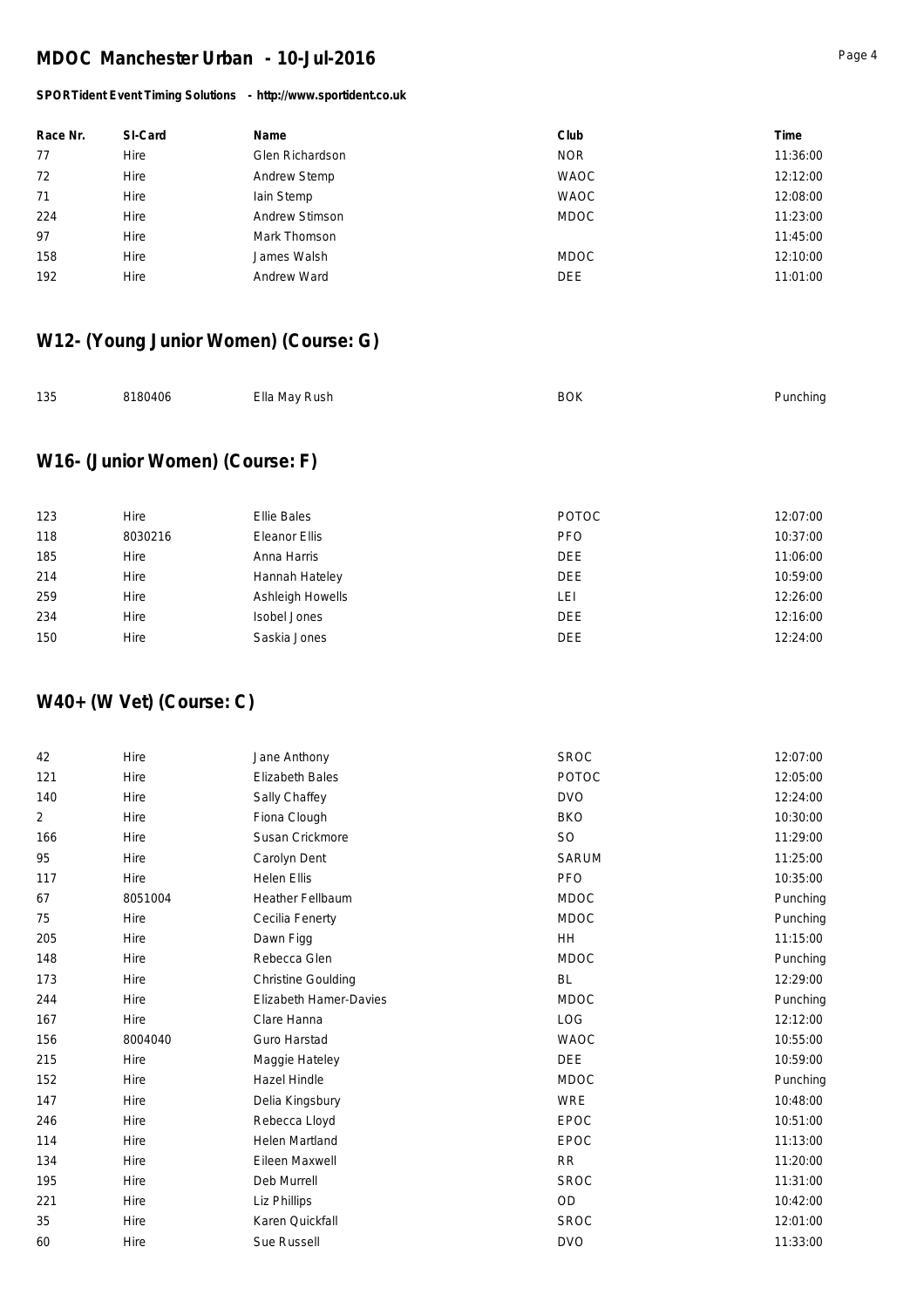### *SPORTident Event Timing Solutions - http://www.sportident.co.uk*

| Race Nr. | SI-Card | Name         | Club        | Time     |
|----------|---------|--------------|-------------|----------|
| 255      | 8201070 | Tanya Taylor | LOG         | 11:18:00 |
| 129      | 8040363 | Amanda Ward  | <b>HALO</b> | 12:10:00 |

## **W55+ (W Super Vet) (Course: D)**

| 193 | Hire    | Gill Adams        | AIRE        | 12:21:00 |
|-----|---------|-------------------|-------------|----------|
| 13  | 8133188 | Jackie Chapman    | LOC         | 11:44:00 |
| 27  | Hire    | Janet Cronk       | <b>WAOC</b> | 10:55:00 |
| 128 | Hire    | Carol Dredge      | <b>WCH</b>  | 11:59:00 |
| 171 | Hire    | Judith Filmore    | LOC         | 11:55:00 |
| 178 | Hire    | Judy Johnson      | <b>BL</b>   | 11:25:00 |
| 155 | Hire    | Val Johnson       | <b>DVO</b>  | 11:12:00 |
| 157 | 8628553 | Fiona Johnston    | <b>RR</b>   | 11:08:00 |
| 51  | 8630958 | Christine Kiddier | GO          | 11:14:00 |
| 37  | 8260760 | Anne Kimberley    | <b>DVO</b>  | 11:19:00 |
| 103 | 8151400 | Lindsey Knox      | <b>RR</b>   | 12:15:00 |
| 174 | Hire    | Pat Moody         | DEE         | 10:52:00 |
| 8   | Hire    | Janice Nisbet     | <b>ESOC</b> | 10:31:00 |
| 125 | 8241284 | Linda Pakuls      | GO          | 10:40:00 |
| 17  | Hire    | Jean Payne        | DEE         | 10:48:00 |
| 83  | Hire    | Kaele Pilcher     | <b>LOG</b>  | 11:53:00 |
| 24  | Hire    | Melinda Riley     | <b>SYO</b>  | 12:03:00 |
| 141 | Hire    | Sally Rollo       | SOLWAY      | 11:17:00 |
| 139 | Hire    | Catherine Rooney  | RR          | Punching |
| 108 | Hire    | Pauline Smithard  | DEE         | 11:23:00 |
| 202 | Hire    | Kath Speak        | <b>MDOC</b> | Punching |
| 94  | Hire    | Jane Stew         | OD          | 11:01:00 |
| 92  | 8401765 | Margaret Willdig  | OD          | 11:05:00 |

## **W65+ (W Ultra Vet) (Course: E)**

| 243            | 8632171 | Sue Birkinshaw      | <b>MDOC</b>  | Punching |
|----------------|---------|---------------------|--------------|----------|
| 31             | Hire    | Lynn Branford       | <b>WIM</b>   | 11:31:00 |
| 19             | Hire    | Lesley Brown        | <b>HOC</b>   | 10:30:00 |
| 186            | Hire    | Mary Carrick        | <b>HALO</b>  | 11:29:00 |
| 142            | Hire    | Janet Clenaghan     | SOLWAY       | 11:17:00 |
| 57             | Hire    | Irene Crawshaw      | <b>MDOC</b>  | Punching |
| 53             | Hire    | <b>Alison Doyle</b> | <b>MDOC</b>  | Punching |
| 212            | 8263494 | Jen Gale            | <b>DVO</b>   | 12:08:00 |
| 64             | 8491807 | Liz Godfree         | <b>DVO</b>   | 12:04:00 |
| $\overline{4}$ | Hire    | Judith Goodair      | <b>EPOC</b>  | 10:37:00 |
| 144            | Hire    | Gill Manning        | SWOC         | Punching |
| 40             | Hire    | <b>Shirley Moss</b> | BL           | 11:45:00 |
| 218            | Hire    | Mary Nixon          | <b>SOC</b>   | 11:13:00 |
| 9              | 8001934 | Ursula Oxburgh      | <b>WAOC</b>  | 11:02:00 |
| 237            | Hire    | Jackie Page         | <b>EPOC</b>  | 12:28:00 |
| 188            | Hire    | Ruth Rhodes         | <b>SO</b>    | 11:23:00 |
| 50             | Hire    | Miriam Rosen        | <b>SROC</b>  | 10:34:00 |
| 81             | Hire    | <b>Gill Ross</b>    | <b>EPOC</b>  | 11:43:00 |
| 110            | Hire    | Jean Rostron        | <b>POTOC</b> | 12:10:00 |
| 79             | Hire    | Gillian Rowan-Wilde | <b>PFO</b>   | 11:56:00 |
|                |         |                     |              |          |